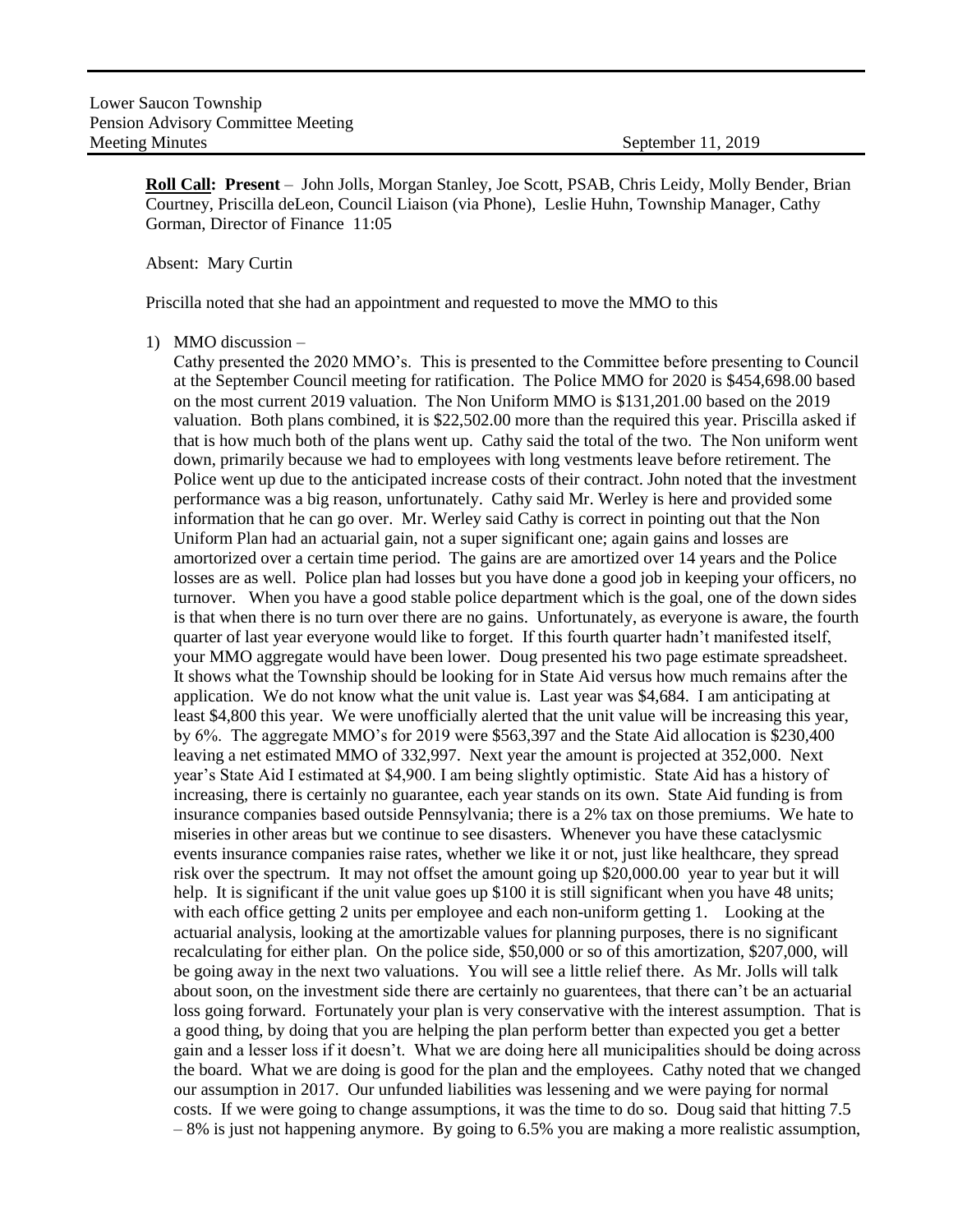and your normal cost is higher. Pushing things down the road just doesn't work. It creates a bigger hole. We are not going to run out of money soon based on what we are doing. Priscilla said she agrees and it was a good thing and she appreciates everyone's help. Priscilla left the meeting.

2) John Jolls, Morgan Stanley – Report shows year to date to the end of July. We have had a strong performance. The broader domestic market was up 20.24% and the international market was up 12.58%. This has been driven by declining interest rates, economic growth good but that is slowing, corporate earnings that have been good but slowing. Trade and tariff concerns continue to weigh on the market. Growth is outperforming value. Interest rates have declined throughout the year, on slowing economic data with the expectations that the Fed will continue to lower interest rates, possibly two more times. Lower inflation expectations and continuing trade and tariff issues. The overall US broad market is up 6.35%, intermediate bonds up 4.93%, short term up 2.32% and cash was up 1.42%. Despite this we are concerned with the rise of risk of a recession. Global PMI's are below 50 indicating decelerating. Economic surprises are predominantly negative throughout the year. New orders and business conditions are weakening, global trade is slowing, and uncertainty is high. Corporate confidence peaked in 2018 with the tax cuts and is now rolling over. It is the same with small business confidence as well. The Feds probability of recession is elevated but not predicting a recession. The economy is definitely slowing. The bottom line is that we have been cautious. We have been in an unprecedented environment where large growth outperforming value. We have taken profits from large cap growth and adding them to large cap value to take advantage of the recovery in large cap value. From a US perspective, international stocks are cheaper than US stocks. You can see that with the negative values in the cape ratio presented. International stocks performance versus the US goes in cycles. In the last 10 years, US has outperformed international. As for the performance for the MRT, YTD we are up 11.41%. The goal of the MRT is to have predictable returns and decreased volatility. We have harvested gains from growth and brought it into value, increased the core real estate exposure; the goal there is provide income and stability of principal, potential for capital appreciation and to hedge against inflation. Our high quality fixed income is defensive in nature. Going over the asset allocation a little bit more, 12.92% over target allocation of 12% in large cap value over the target allocation. Our international exposure is 17.75% versus the 15% and our real estate is 6.88% over our target of 5%. That is playing off the themes of the portions of the market that are being undervalued right now. Joe asked if we dropped the growth from the target. John confirmed. Joe said they are moving the portfolio in a more defensive posture as we can. We may lose a little in the front end now; but hopefully we will get it in the backend. Brian asked what the new target is then. John said they are moving within the ranges provided. They have a minimum and maximum in each allocation. Targets are the same. We are moving within those ranges. Joe said this is based on the investment policy. Brian asked so you are in the minimum in growth. Joe said yes for the time being. John said growth has been frothy. Value cannot continue to underperform the way it is. Of the stocks in the market, the growth stocks are priced for correction whereas the growth stocks are undervalued right now. Brian said so you are sticking with this until the tariff issue is resolved. Joe said yes. Brian asked about other municipalities. Joe said that he has several municipalities that are at 7.5- 8% and they have nowhere to go or hide. The time has gone. They won't be able to change, they will be stuck at the 8% for a while. Joe said it was a long drawn out decision. He remembers us agonizing over it. Brian said if you are at the top, where are you forced to buy at the top. Doug said we dropped to 6.5% so we are at 10.5% - 11% so far year to date, cross your fingers that it holds, but it is better to have a good year on year one because the money is compounding, of course. Cathy said next year I think we are going to make payments on a monthly basis. Doug said dollar costing, getting the average. Doug said if you can do that that would be great. Cathy said it seems whatever happens in the market it seems to happen in the  $4<sup>th</sup>$  quarter of the second year. Joe said this past December was pretty ugly.